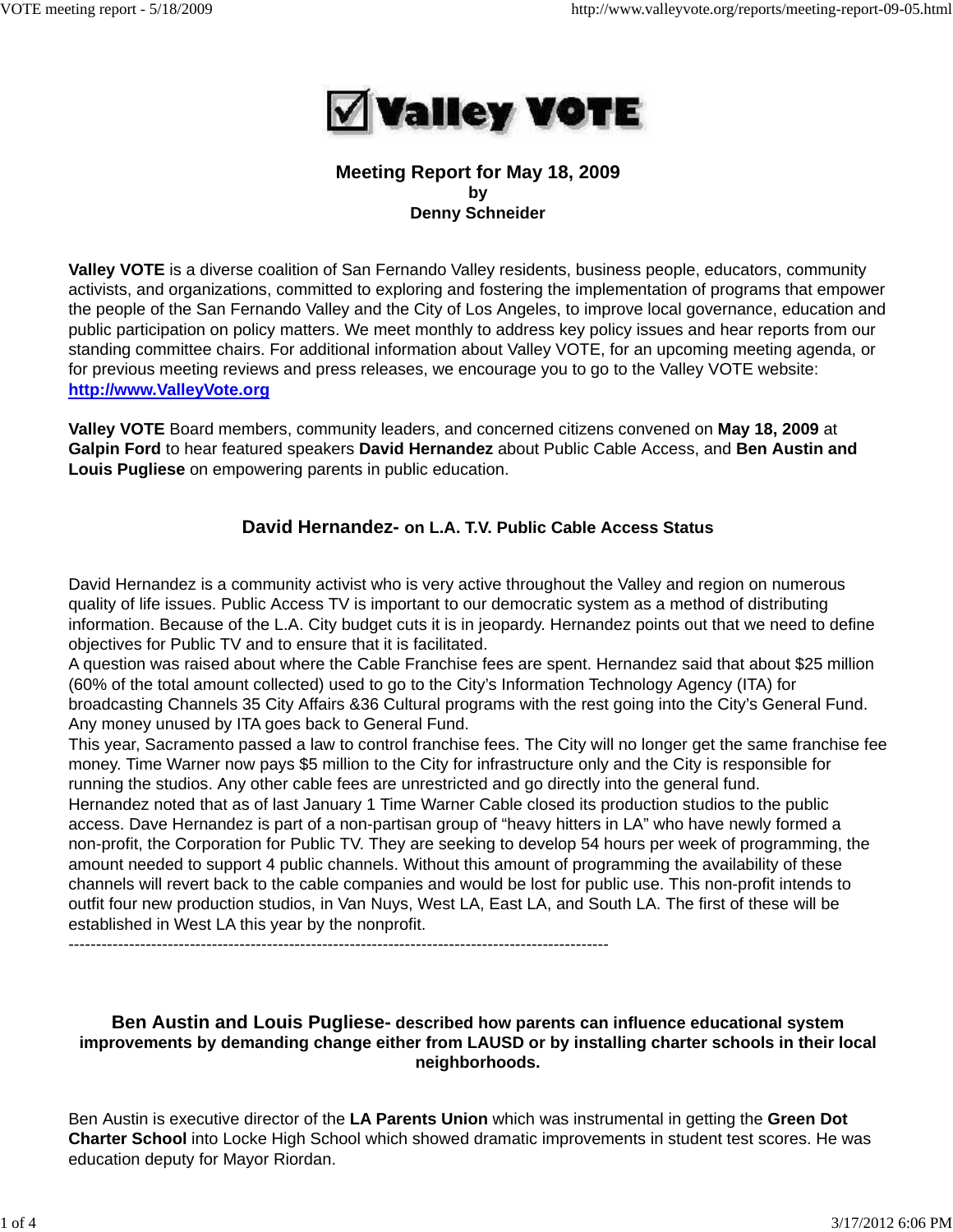Louis is a professor at CSUN who is an expert in educational psychology who has worked for LAUSD and run for school board in the past.

Mr. Pugliese questioned LAUSD achievement and spending policies. Mr. Pugliese told us that change must occur for two reasons. First, LAUSD pays large amounts for educational consultants to evaluate children's educational progress when teachers like him already have the skills and training. He was precluded from making assessments; concurrently he found an advertisement to join a consultant firm for the evaluation project at equivalent pay which would cost LAUSD more when consultant fees are added on top his salary. Second, teacher and staff expectations for many students are low and students are treated that way. He found a pervasive attitude where children are not encouraged, but verbally abused or indirectly called losers. He feels that parents can and should demand better. The answer, he says, is the LA Parents Union headed by Ben Austin.

**Ben Austin** said that better schools are an option if parents avail themselves. His organization works with charter companies like Green Dot to change the environment and modify how the money is spent. 50 percent of our children are failing. Parents need the political power to overcome bureaucracy and special interests. Austin is calling for parents of all races and economics to organize and demand better results. If 50 percent of the parents in a neighborhood and organize they can demand change using a threat to withhold their children. Either LAUSD changes or one of several viable Charter school non-profits such as Green Dot, the Alliance, or Bright Star will provide an alternative.

His organization worked with Green Dot to take over Locke High School, arguably the worst high school in LAUSD. They broke the school into smaller units and involved parents to help make decisions. They rehired many of the same teachers and added accountability at all levels. Teachers get higher pay. They demanded that LAUSD turn over all of the bureaucratic money received for their students and used it to make Locke school better. They operate on a 6% overhead instead of a 40% one so that more money is spent in the classroom. They have generally succeeded with improved test scores, lower dropout rates, and higher graduation rates.

Austin said that they are not anti LAUSD and just in favor of making all schools Charter. It's their goal to see LAUSD improve every school. He said it's not our problem that LAUSD has so much staff and a 500 page contract with UTLA. We are unionized at Locke, but a bad teacher, for instance, can be removed within three months. A paradigm change is essential to look at the impacts on the children first. If on the other hand a local LAUSD school is performing well, parents should send their children to it. Austin plans to send his child to his local elementary school.

Austin mentioned that Prop 39 guarantees space to Charter schools and that the current LAUSD building program is the biggest public works project in the nation. Yet LAUSD has a declining enrollment.

Parents can become the dominant special interest, not employees, not text book companies; children must come first. Pugliese noted that there is money available for tutors of underprivileged children under the federal no child left behind program but that they may only meet with these children off campus due to LAUSD policies. For more information see http://www.parentsunion.org .

# **Valley VOTE COMMITTEE REPORTS**

Committee Reports are summarized below. Each committee provides more detailed reports to meeting attendees.

**Housing — Vic Viereck** reported that the current rent controls are being implemented in a way that hampers owners from doing maintenance and improvements by limiting the recovery of costs to only a percentage of the money spent and by the amount of time it takes to get cost recovery rent approvals. He noted that present law encourages property redevelopment with a result in fewer affordable units.

**Neighborhood Councils** - The LA City budget was the major issue during the past month. Despite proposals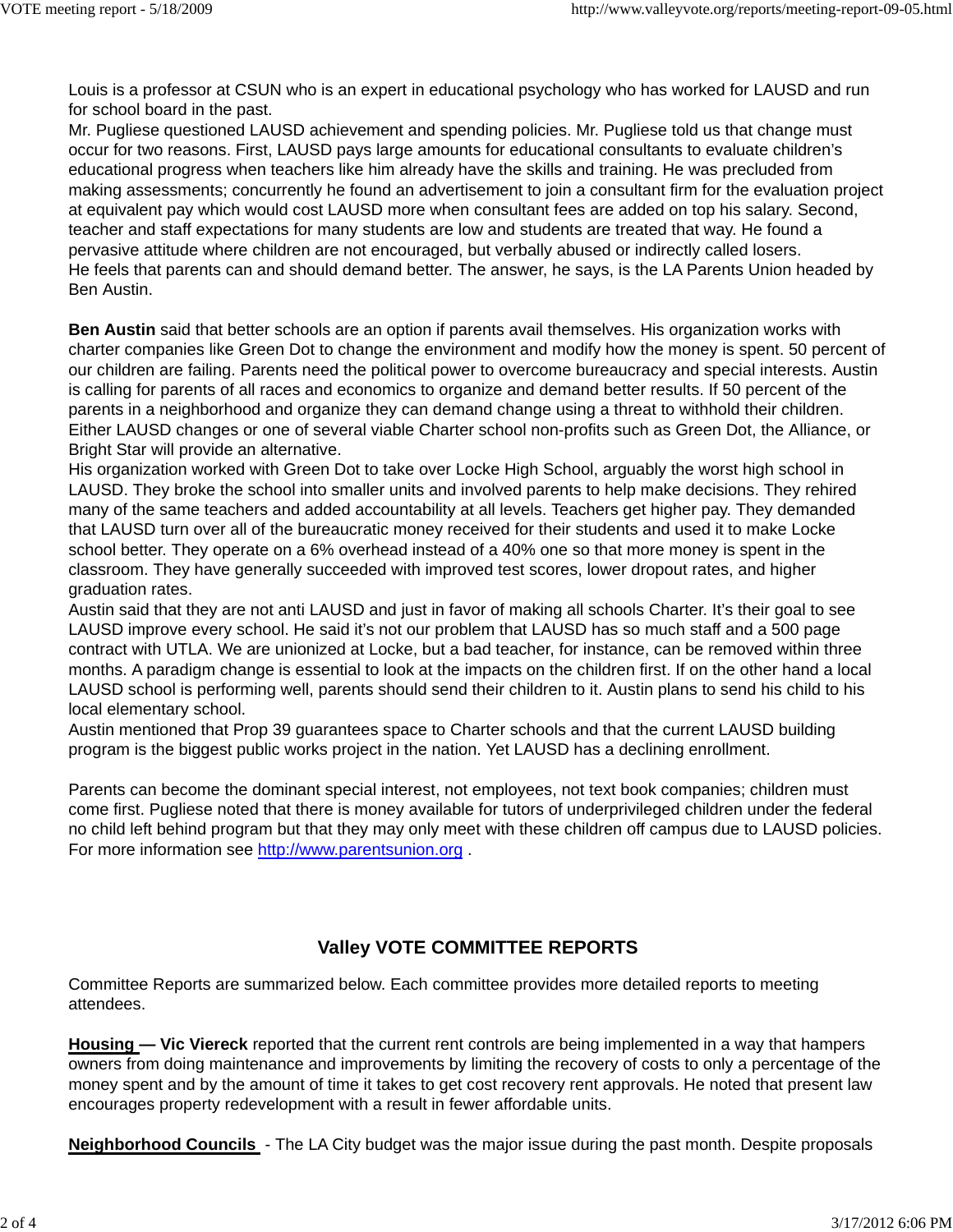to cut funding to each Neighborhood Council to below \$12K per year, the budget proposal passed by the City Council cut NCs 10% to \$45K per year, an amount equivalent to other departments' cuts. The Valley NC Conference covering Citywide issues is coming on May 30.

**LAWA— Denny Schneider** reported that the money to fix LAX is very constrained. Important maintenance was deferred for years so that many costly repair projects are now required. The push to expand has not gone away; LAWA is seeking approvals in the near term for long term construction. The question of can the giant A380 aircraft land safely on the north is being analyzed, but it is noted that presently a large percentage of the individual landings are presently occurring on the north. LAX survived several small earthquakes on the Inglewood fault that occurred last week without significant damage.

**Van Nuys "FAA Part 161" Study Update—Don Schultz** is the vice chair of the VNY Citizens Advisory Council. They oppose the Bob Hope Burbank Part 161 request to close Bob Hope to all night flights and move 16 daily flights and 16 nightly flights to VNY. A "Part 161" is a formal request to the FAA for a change in flight operations. The Airport Noise and Capacity Act of 1990 prohibits airports from limiting take offs or landings (unless for safety) without FAA approval. Fortunately VNY had in place an ordinance to restrict stage two (loudest corporate jets and 707 aircraft) before the 1990 law was passed. The ordinance passed in LA before the 1990 law grandfathers the right for a limited phase out of the noisiest aircraft. This is currently being planned for implementation over a period of six years starting with the loudest stage two aircraft as old corporate jets. There are now over 100 corporate jets operating at VNY. The tower at VNY operates from as early as 5:45 a.m. and as late as 10:45 p.m.

The LA Board of Airport Commissioners also voted earlier in the month to increase gas tax fees for refueling aircraft at Van Nuys as an attempt to increase revenues.

**Membership—Richard Leyner** was attending another conference, but we noted that Valley VOTE is growing because it continues to be relevant to the quality of life of its members. An event will be coming in June. If you haven't mail your dues, please do so.

**DWP Update - Richard Bort** provided a detailed handout explaining how the water rate hikes are calculated. Meeting attendees said that they appreciated the clear, concise nature of the handout.

**Jack Humphreville,** part of the NC community oversight committee told the attendees that there is a never ending issue of attempted rate increases.

Since the failure of Measure B there is a change in the way City tax may be implemented. In favor of openness the approximately \$30M parcel property tax for storm water improvements was delayed until the item costs can be properly assessed and documented.

Jack noted that the City gets significant benefits from owning DWP. DWP provides about \$600M per year to the general fund. Along with the 10% utility tax collected there is a 7 percent (becoming 8 percent) transfer of power revenues to the general fund, it conducts many projects that align with other City requirements. Fire hydrant maintenance, for instance, is paid for by DWP and DWP will pay the City Fire Department \$1.5M to inspect them.

Jack will be reporting on the upcoming DWP budget in the near future. He noted that another push for a ratepayer advocate will be made.

The next Valley VOTE meeting will be on Monday, **June 15, 2009** at **Galpin Ford.**

#### **Valley VOTE Mission Statement**

Valley VOTE, a diverse coalition of San Fernando Valley residents, business people, educators, community activists, and organizations, is committed to exploring and fostering the implementation of programs that empower the people of the San Fernando Valley and the City of Los Angeles, to improve local governance, education and public participation on policy matters.

*Please forward this Email to interested individuals and organizations. If you would like to be removed from our distribution list please send an Email to javittisr@cs.com*